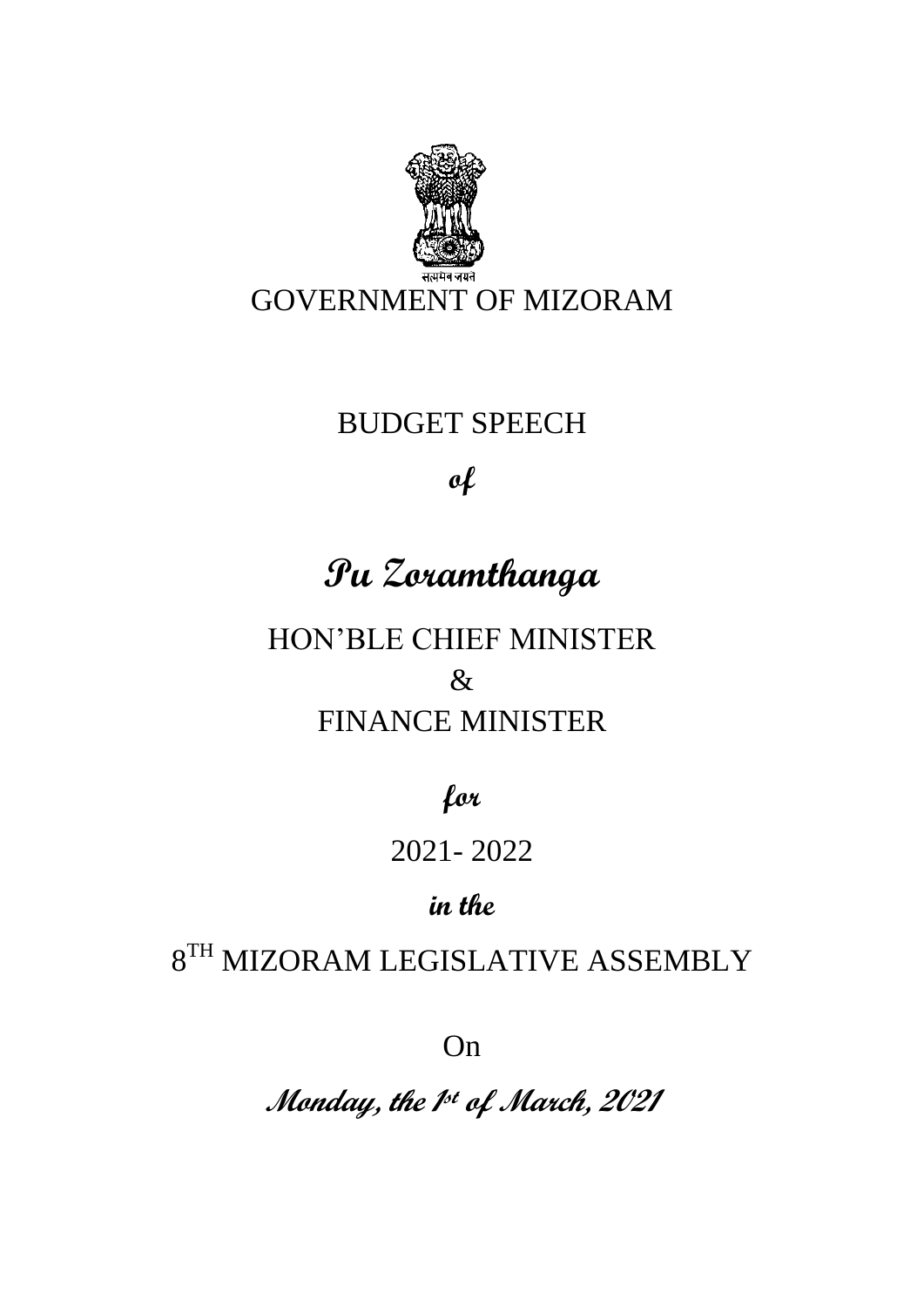#### **SPEECH OF THE FINANCE MINISTER AT THE PRESENTATION OF BUDGET FOR THE YEAR 2021-22**

Hon'ble Speaker,

I rise to present the Budget Estimates for the Financial Year 2021-22 before this august House.

1. Hon'ble Speaker Sir, I am presenting this budget at a time when the whole world, including India, is struggling to recover from the impact of COVID-19 crisis. Before I proceed further, I would like to pay my respects and express my sincere gratitude to all the frontline workers and everyone who have risked their lives and participated in the fight against the pandemic. I would also like to extend my heartfelt appreciation to those who have generously provided financial support and to all the people of Mizoram for their unparalleled cooperation in these trying times.

2. Sir, when I presented the Budget for the Financial Year 2020 - 21, it was outside the realm of our imagination that our State or our country, not to mention the rest of the world, already grappling in an uncertain economy, would be plunged into such a grave catastrophe. As it is, the present period is incredibly complicated and challenging from economic point of view. The constant lockdowns and restrictions have not only constrained the economic activities and disrupted supply chains but have halted our normal lives in more ways than we can perceive. As a result, tax collection at the Central Government plummeted which consequently trickled down to our State's share of taxes and resulted in much lower release than receipt than the preceding years.

3. We are in a trying and uncertain times where accurately prioritizing the needs and meeting those priorities becomes a challenge. The pandemic has distended expenditures and scaled down revenue income, substantially out of alignment with our budgetary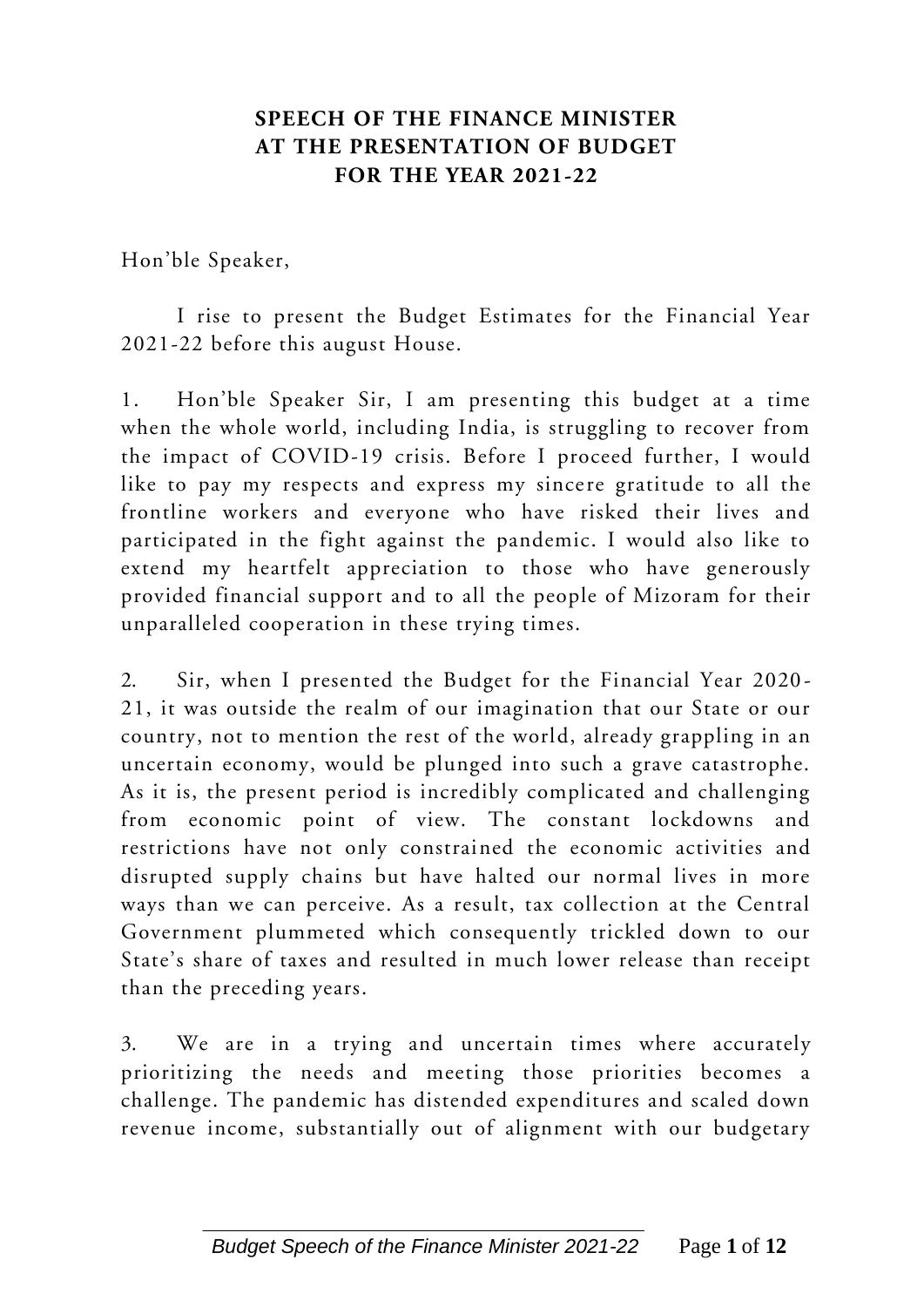targets, thereby pushing the State to resort to huge additional borrowings.

4. I have to let this august House to note that the basic attribute of the State Budget like Mizoram depends mainly on the recommendations of Finance Commissions. The Fifteenth Finance Commission had submitted its Report for 2021-26, and the Union Budget has also been prepared largely in line with the report of the Commission. The Commission decided to retain share of 41 % of the tax proceeds among the 28 States in India. Under the horizontal formula, the share of Mizoram is 0.500 % which is lower than the share of 0.506 % recommended in its Interim Report for 2020-21 but higher than the Fourteenth Finance Commission's recommendation of 0.460 %. However, actual transfer will depend on tax buoyancy of the Central Government.

5. In addition, during the Fourteenth Finance Commission period, Post Devolution Revenue Deficit Grant (PDRDG) was recommended for 11 States which was reduced to 7 States in 2019 - 20. The Fifteenth Finance Commission has recommended 17 States assessed with a post-devolution deficit and these recommended grants diminish towards the end of the award period. Recommendation for Urban Local Body Grant and Rural Local Body Grant also saw a decrease for the year 2021-22. The Commission recommended 40 % of the fund as untied and the remaining 60 % to be utilized for supporting and strengthening the delivery of basic services.

6. It is, however, a moderate relief that the Commission maintained status quo for State Disaster Risk Management Fund (SDRMF) at  $\bar{x}$  47.00 crore. The State will contribute a matching share of 10 % to this fund.

7. Our State's Own Revenue earnings which saw an increase of 6.52 % in 2019-20 from 2018-19, has shown an increase of only 1.64 % in the current year compared to 2019-20 following a long period of limited economic activities. The State is constantly taking measures to increase its own revenue from all sectors.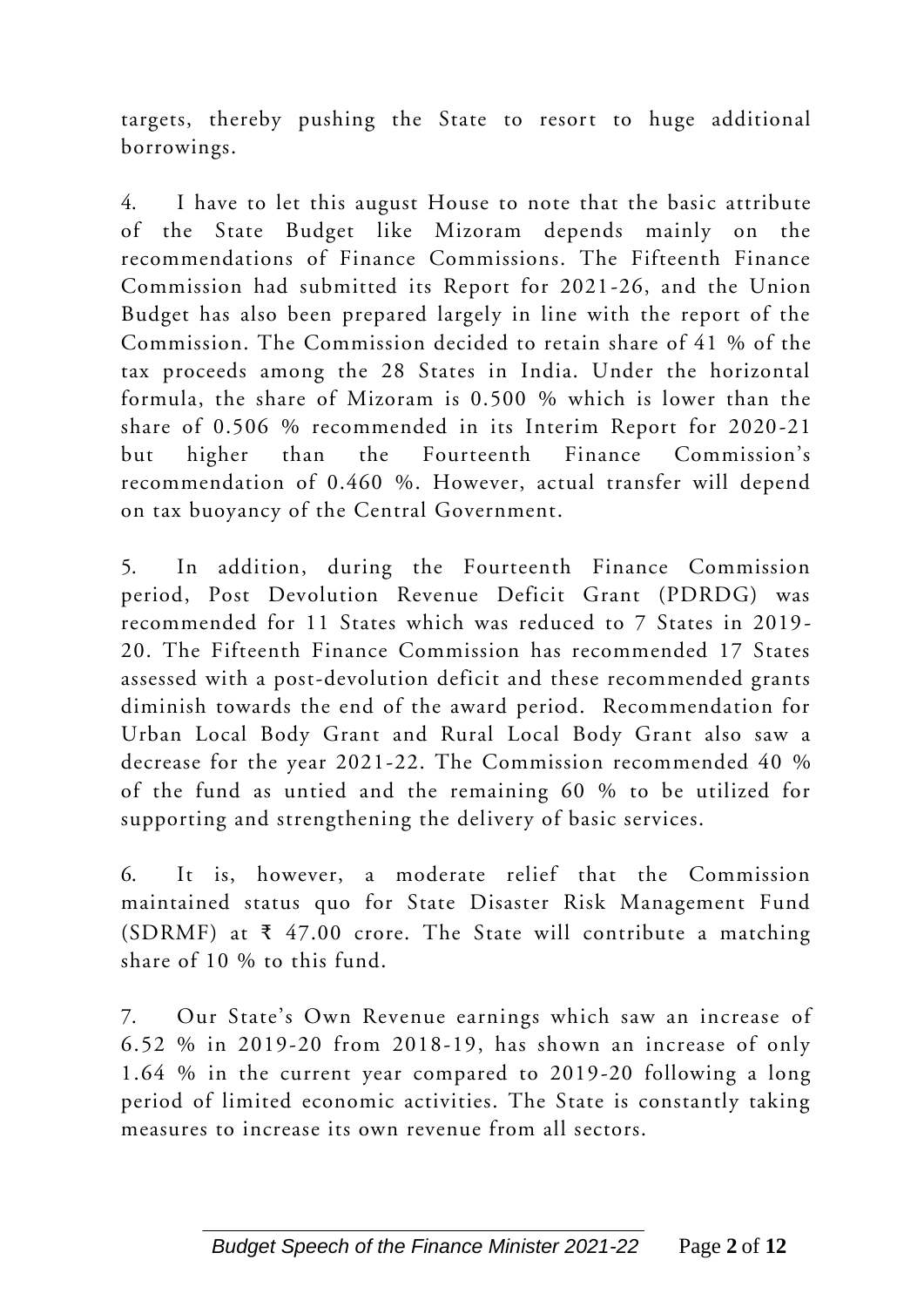8. Looking into our high dependency for revenue sources on the Union Government and lessons from COVID crisis on importance of self-reliance, we can try to reverse this global calamity as a catalyst to strive harder for our own course, self-sufficiency and to venture for more scope of revenue sources.

#### **OVERVIEW OF THE STATE'S ECONOMY:**

9. Hon'ble Speaker Sir, I would like to highlight a brief overview of our State's economy through a few selected economic indicators like Revenue Surplus or Deficit, Fiscal Deficit, and Sustainability of Debt, which are mostly measured in terms of GSDP.

10. As a consequence of surging revenue expenditure and dwindling income arising from COVID crisis, the State's Gross Fiscal Deficit for RE 2020-21 increased to 6.87 % from the estimated figure of 1.66 % and Revenue Deficit as Percentage of GSDP is estimated at 2.52 % in current year. The severe drop in the quantum of revenue collection at the Central Government has led to a significant reduction in the Mizoram's share by  $\bar{x}$  1,185.03 crore which is 29.86 % lesser than BE 2020-21. Here, I would like to mention that tax devolution for the State has been declining since 2019-20 and Special Grants of ₹ 546.00 crore recommended by the Fifteenth Finance Commission has not been realized. Being aware of the fiscal difficulties faced by the States, the Central Government has allowed additional borrowings of 2 % of GSDP out of which 1 % is untied and 1 % is with conditionalities linked with reforms. As the amount is beyond the State's Net Borrowing Ceiling and as availing of additional borrowings would breach the limit prescribed for Fiscal Deficit of 3 % of GSDP under the Mizoram FRBM Act, 2006, the FRBM Act was amended to bring down Fiscal Deficit to 3 % by 2024-25. For reasons cited above, despite the State reprioritizing its spending and taking effective economy measures to scale down its revenue expenses, the State is not in a position to maintain revenue surplus in the current fiscal year.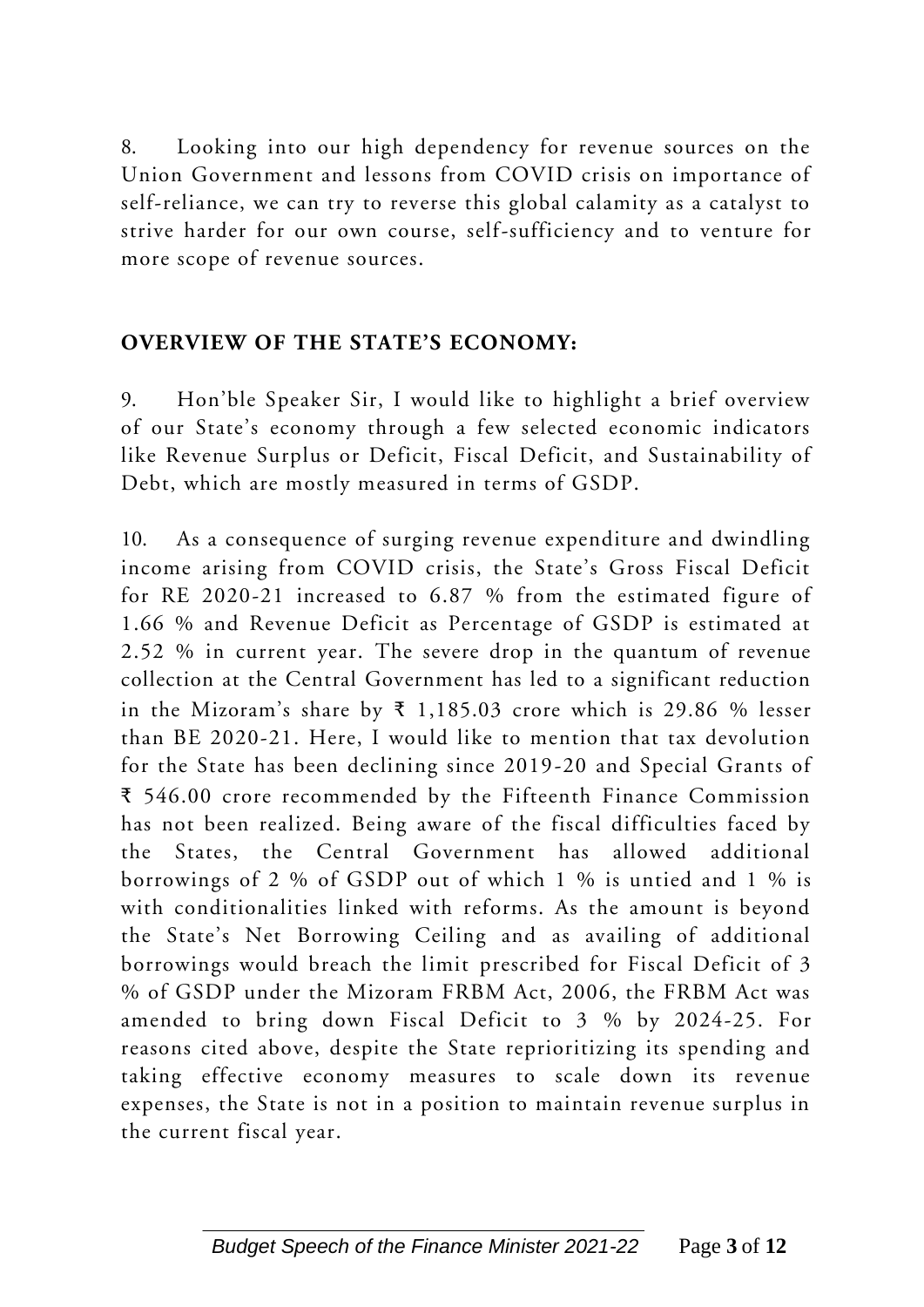11. GSDP for 2021-22 is estimated to be  $\bar{\tau}$  37,974.55 crore at Current Price presenting a growth rate of 19.97 % against the current year's figure of ₹ 31,653.99 crore which is slightly higher than the growth rate for 2020-21 i.e. 19.44 %. It is imperative to mention that the State's GSDP for 2021-22 is estimated based on 2017-18 actuals and therefore not impacted by COVID implying that the final figure may change. Though the GSDP projected figure is quite high, the contribution of service sector is extremely high over primary and industrial sectors, we need to maintain stability and an attempt for achieving more balanced sectoral contributions.

12. Keeping a positive perception, State's Own Revenue for 2021 - 22 is estimated to stand at 16.05 % of the total Revenue Receipt which is highly appreciable and also at  $4.14$  % of GSDP which is at an approximate level compared to previous year's figure.

13. In spite of our limited revenue resources, I aimed at maintaining a revenue surplus of ₹ 579.42 crore in 2021-22.

14. The estimated Gross Fiscal Deficit as a percentage of GSDP for 2021-22 is 2.14 % and Primary Deficit will stand at 1.12 %.

15. The accumulated outstanding debts will be ₹ 10,491.20 crore and the Debt/GSDP ratio is 27.63 %. We have seen an optimistic trend in our debt sustainability during the last five years, i.e., 41.09 % in 2016-17; 41.85 % in 2017-18; 32.89 % in 2018-19; 32.72 % in 2019-20 and 28.53 % in 2020-21(RE) and 27.63 % in 2021-22(BE).

#### **BUDGET ESTIMATES 2021-2022:**

16. Hon'ble Speaker Sir, preparation of this year's budget is intimidating and challenging given the uncertainty about the postlockdown economic outlook, but even so estimates are made with a resilience approach.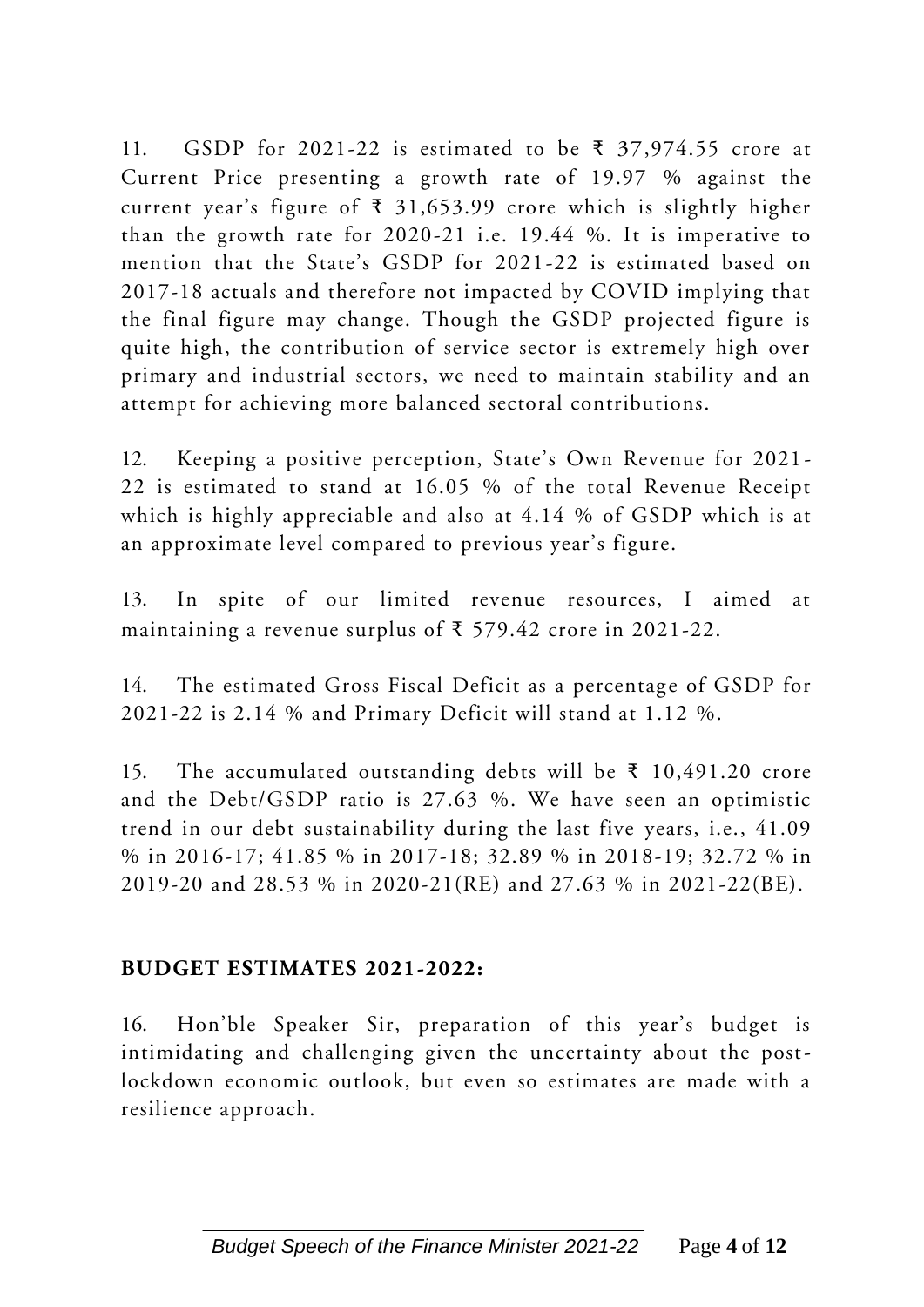#### **I RECEIPTS:**

#### **A. Revenue Receipts:**

17. As it stands, the State obtains its major portion of income from State's Own Tax and Non-Tax Revenues, Devolution of the Tax proceeds of the country as recommended by Finance Commission, various grants received from the Centre and Loans and Advances availed from various institutions. The total Projected Revenue Receipt for the year 2021-2022 is ₹ 9,795.80 crore.

#### 18. **State's Own Tax and Non-Tax Revenue:**

The projected earnings from our State's Own Tax Revenue is ₹ 719.56 crore which is 8.75 % increase from current year's BE of ₹ 661.68 crore. Further, we are trying to achieve ₹ 852.26 crore from our Own Non-Tax Revenue which include ₹ 175.00 crore subsidy amount to be credited to P&E Department's revenue account. Without this, the projected increase of Non-Tax Revenue compared to 2020-21 BE of ₹ 583.07 crore is 16.15 %. The aggregate growth of State's Own Tax and Non-Tax Revenue will be 26.27 %.

#### 19. **Tax Devolution:**

The 41 % of the central divisible pool of taxes, which exclude cesses, surcharges and cost of collection, as per BE 2021-22 of the Union Budget is ₹ 6,65,562.74 crore which is 15.13 % decrease from current year's BE. This is in fact a decent share considering the actual amount received for the current year which is 29.86 % lesser than the estimated figure out of this estimate,  $\bar{\xi}$  3,327.82 crore is earmarked for Mizoram a much lower figure compared to current year's figure of ₹ 3,967.96 crore.

#### 20. **Grants-in-Aid:**

In line with the recommendation of Fifteenth Finance Commission, the Central Government has set aside grants for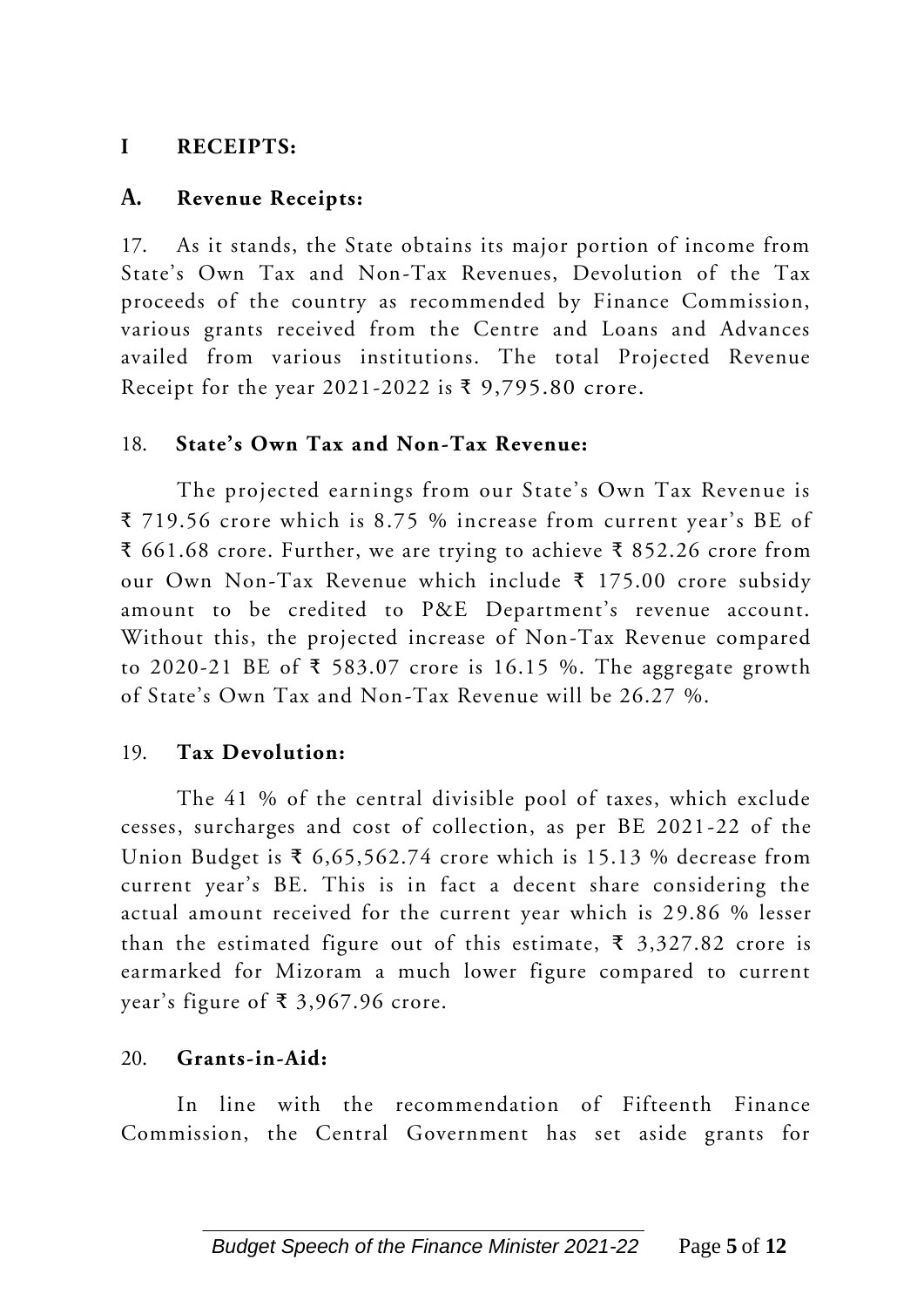Mizoram under the following components:

#### **a) Post Devolution Revenue Deficit Grant:**

The Central put an estimated amount of  $\bar{\tau}$  1,790.00 crore for 2021-22 as a grant recommended by the Fifteenth Finance Commission which is 25.88 % higher than current year's BE. Here, I would like to mention that the Revenue Deficit Grants as recommended by the Commission for its five year award period are on a declining path.

#### **b) Local Body Grants:**

It is estimated that ₹ 103.00 crore will be received towards Local Body Grants with an estimated amount of ₹ 69.00 crore under Rural Local Body Grant and ₹ 34.00 crore under Urban Local Body Grant. The recommended amount is 25.36 % less than the previous year's figure. 40 % of these grants is untied and can be used by the Local Bodies for felt needs under their respective subjects. While 60 % of Rural Local Body Grant is earmarked for drinking water, rain water harvesting, water recycling, sanitation and maintenance of ODF, 60 % of Urban Local Body Grant is assigned for sanitation, solid waste and water waste management, drinking water, rain water harvesting and water recycling. The actual award under these grants could also be higher based on the performance and fulfillment of certain conditionalities.

#### **c) State Disaster Risk Management Fund (SDRMF):**

Grant under this fund is kept unchanged at  $\bar{\tau}$  47.00 crore for BE 2021-22. The Commission recommended that 20 % of the fund can be utilized for mitigation purposes and the remaining 80 % as response funds.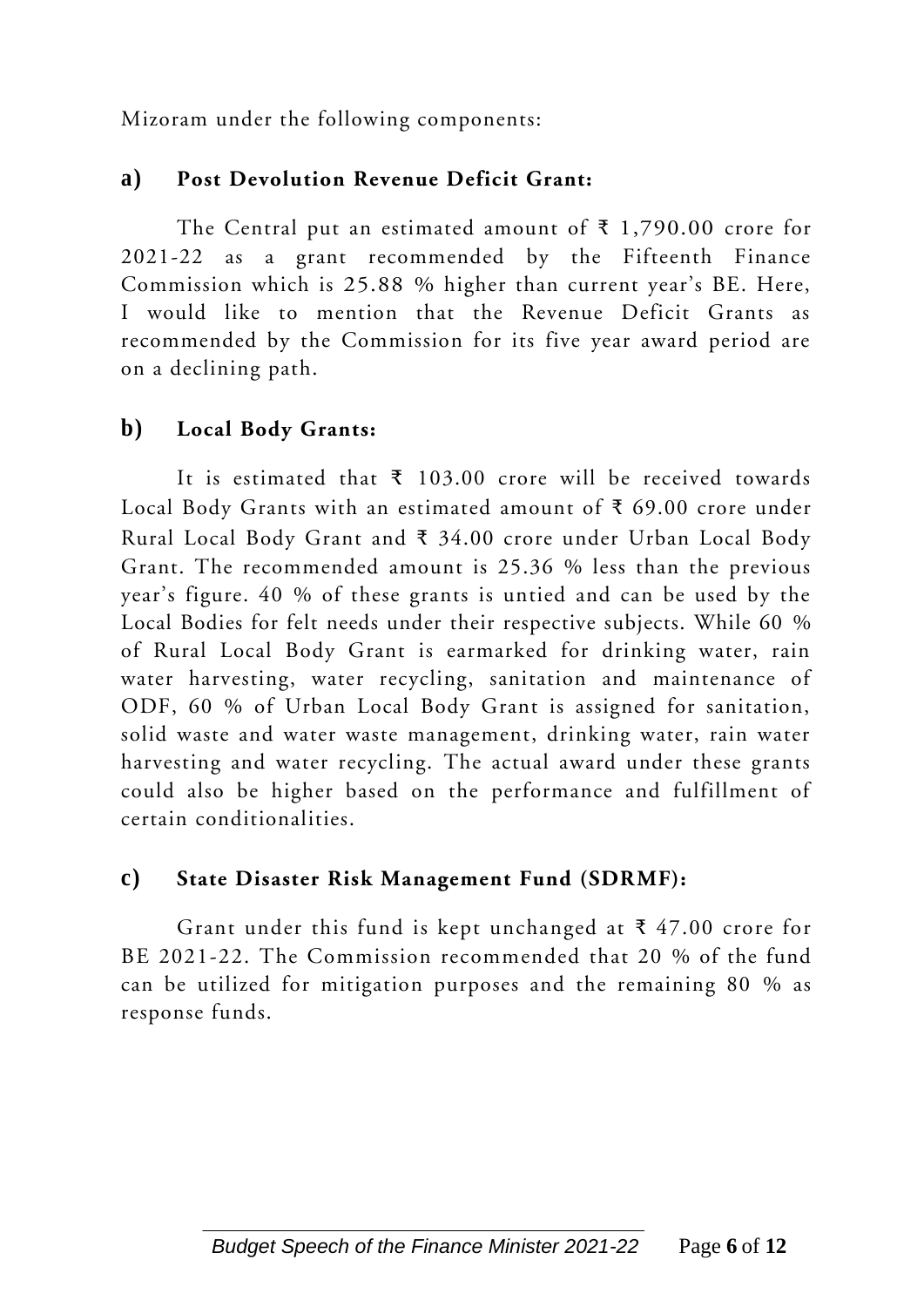#### 21. **Centrally Sponsored Schemes (CSS) and Externally Aided Projects (EAPs):**

We have estimated  $\bar{\tau}$  2,433.52 crore from various Centrally Sponsored Schemes and ₹ 136.87 crore from Externally Aided Projects. We also expect to receive ₹ 385.77 crore from other transfers like NLCPR/NESIDS, NEC, ST Welfare Grants, Central Road Funds etc.

#### **B. Capital Receipts:**

22. Capital Receipts are receipts that create liabilities such as loans from the general public, foreign governments and the Reserve Bank of India (RBI), disinvestment receipts and recoveries of loans from State and Union Territory Governments and other parties.

#### 23. **Internal Debts:**

A sum of ₹ 1,295.00 crore is estimated to be received from Internal Debts of the State. Internal Debts include various loans from Market Loans (₹ 1,000.00 crore), NABARD (₹ 170.00 crore), National Co-operative Development Corporation  $(3 \t 10.00$ crore), Rural Electricity Corporation (₹ 5.00 crore), and Power Financing Corporation (₹ 10.00 crore), etc.

#### 24. **Loans and Advances:**

A sum of ₹ 30.52 crore is expected to be availed from the Loan portion of Special Schemes through Externally Aided Projects etc.

#### 25. **Recovery of Loans and Advances:**

A capital receipt of  $\bar{\xi}$  27.56 is expected to be received from recovery of Loans from Government Servants, Co-operative Societies, and Loans for Housing etc.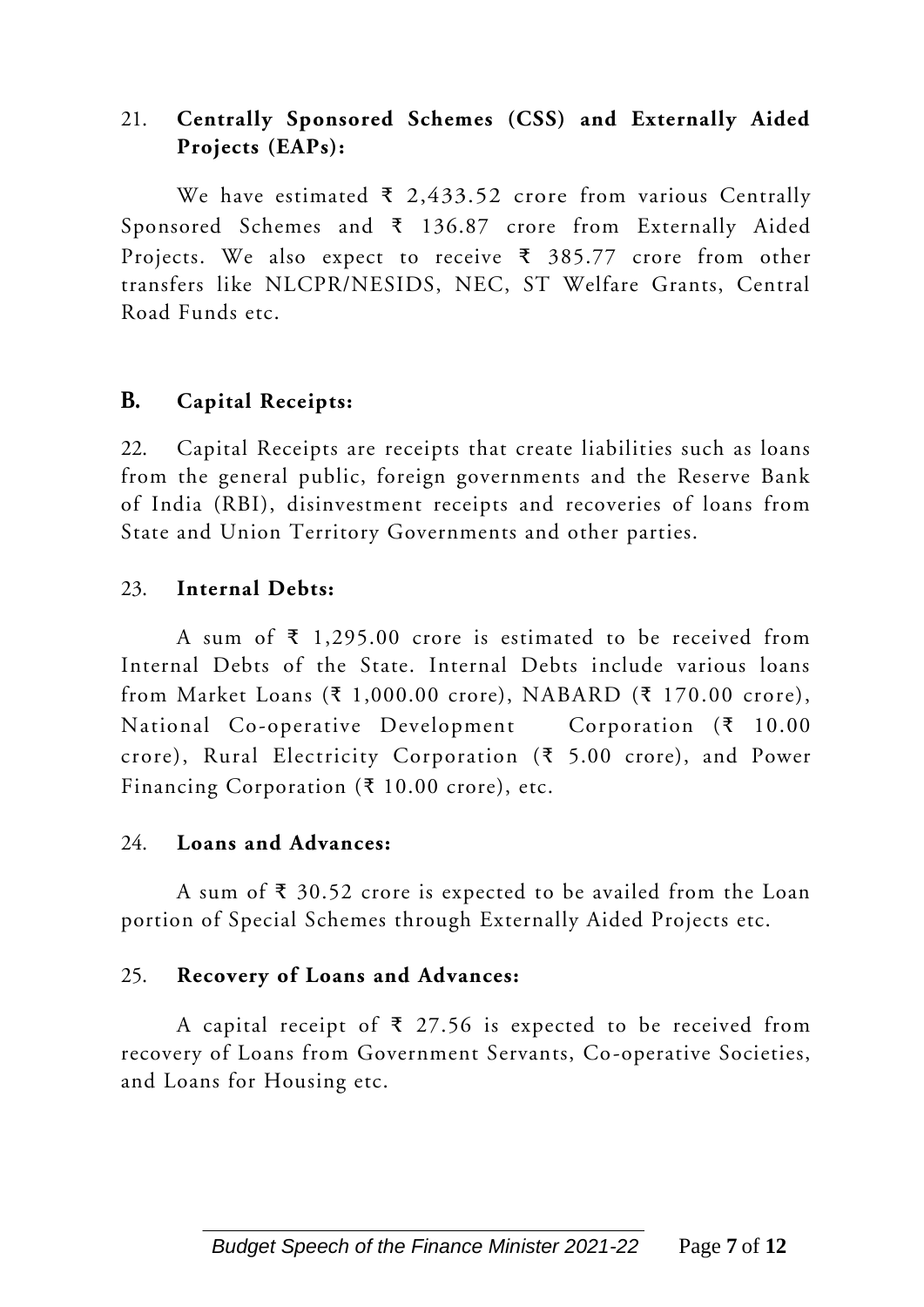26. The total estimate for Capital Receipts to be realized for the year 2021-22 is ₹ 1,353.08 crore which is 45.49 % higher than current year's projection of  $\bar{\xi}$  930.04 crore.

27. The Overall Receipt comprising of Revenue and Capital is estimated to be  $\bar{\xi}$  11,148.89 crore, which is  $\bar{\xi}$  433.89 crore higher than BE of 2020-21.

#### **II DISBURSEMENTS:**

#### **A. Revenue Expenditure:**

28. The total Disbursement for Revenue Expenditure for the year 2021-22 is estimated to stand at  $\bar{x}$  9,216.39 crore, which is 82.67 % of the total Budget Estimate.

29. The scope of Revenue expenditure is very wide. It includes, expenditures on Salary of Employees, Pensionary Charges, Interest payments, expenditure on large sectors like Education, Sports, Road Maintenance, Power Purchase, Water supply, District Administration, Secretariat Administration, Home, Jails, Police, purchase of food grains etc. It also includes maintenance cost of infrastructure projects which were already commissioned by the State Government. Further, certain Ministries of the Govt. of India have ceased to release salary portion of those employees whose engagements and salaries are paid from CSS Schemes; and the State has to desperately meet their salaries until the Scheme is terminated thereby swelling up the Revenue Expenditure.

30. Due to increase in obligatory expenses and also due to decrease in grants received from the Centre, I would like to inform the Hon'ble Members of the House that as the State is compelled to reduce its non-obligatory revenue expenditures, various activities which were undertaken in pre-COVID period except priority items will not be possible to be taken up in 2021-22.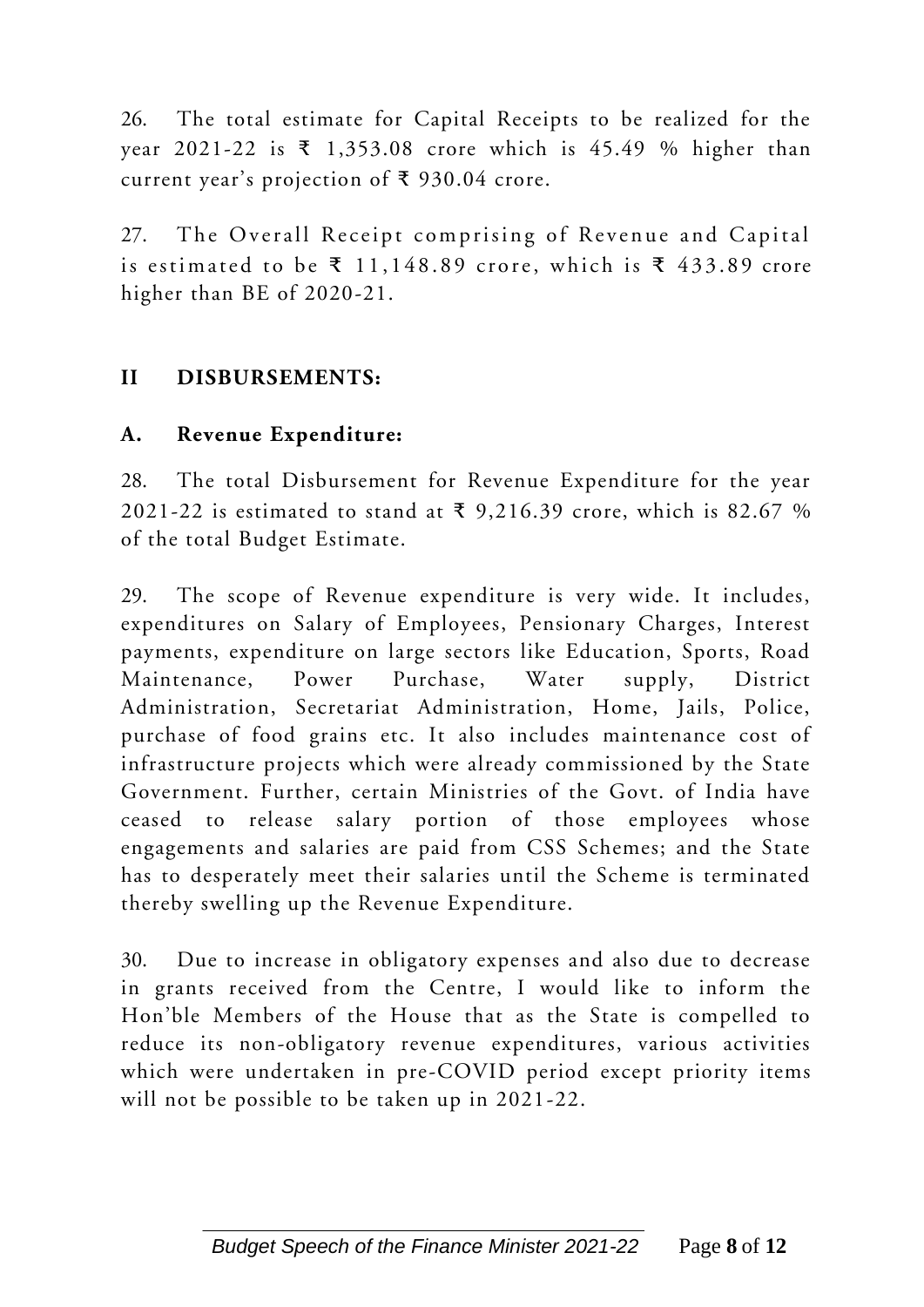#### **B. Capital Expenditure:**

31. Hon'ble Speaker Sir, the total fund earmarked for Capital Expenditure to the development of the State amounts to  $\bar{\tau}$  1,932.50 crore, which is 17.33 % of the total estimated expenditure. Capital expenditure is mainly for creation of assets for the Public including lands and buildings, roads and bridges, irrigation, sports infrastructures, large machineries etc. As the Government of India reduced the Share of Taxes of most States along with Deficit Grants, we need to find more scope for generating revenues for establishing space towards Capital investments.

32. The Net estimated expenditure for 2021-22 including Revenue and Capital, that corresponds to the total estimated receipts comes to ₹ 11,148.89 crore.

#### **III. SECTORAL ALLOCATIONS:**

#### **A. General Services Sector:**

33. This Sector comprises the general organs of the States like Legislature, General Administration and District Administrations, Election, Fiscal services (Finance and Accounts, Taxation, Land Revenue, Excise, Transports, Goods & Services), Home etc.

34. A sum of ₹ 3,917.10 crore (₹ 2,987.10 crore for Revenue section and ₹ 930.00 crore for Capital section) which is 35.13 % of the total Budget will be allocated under this Sector.

#### **B. Social Services Sector:**

35. A sum total of ₹ 4,077.29 crore (₹ 3,665.42 crore from Revenue portion and  $\bar{\xi}$  411.87 crore out of Capital portion) which is 36.57 % of the total Budget will be allocated for this Sector. Social Services Sector consists of Education, Health, Water Supply and Sanitation, Local Administration and District Councils, Social Welfare etc.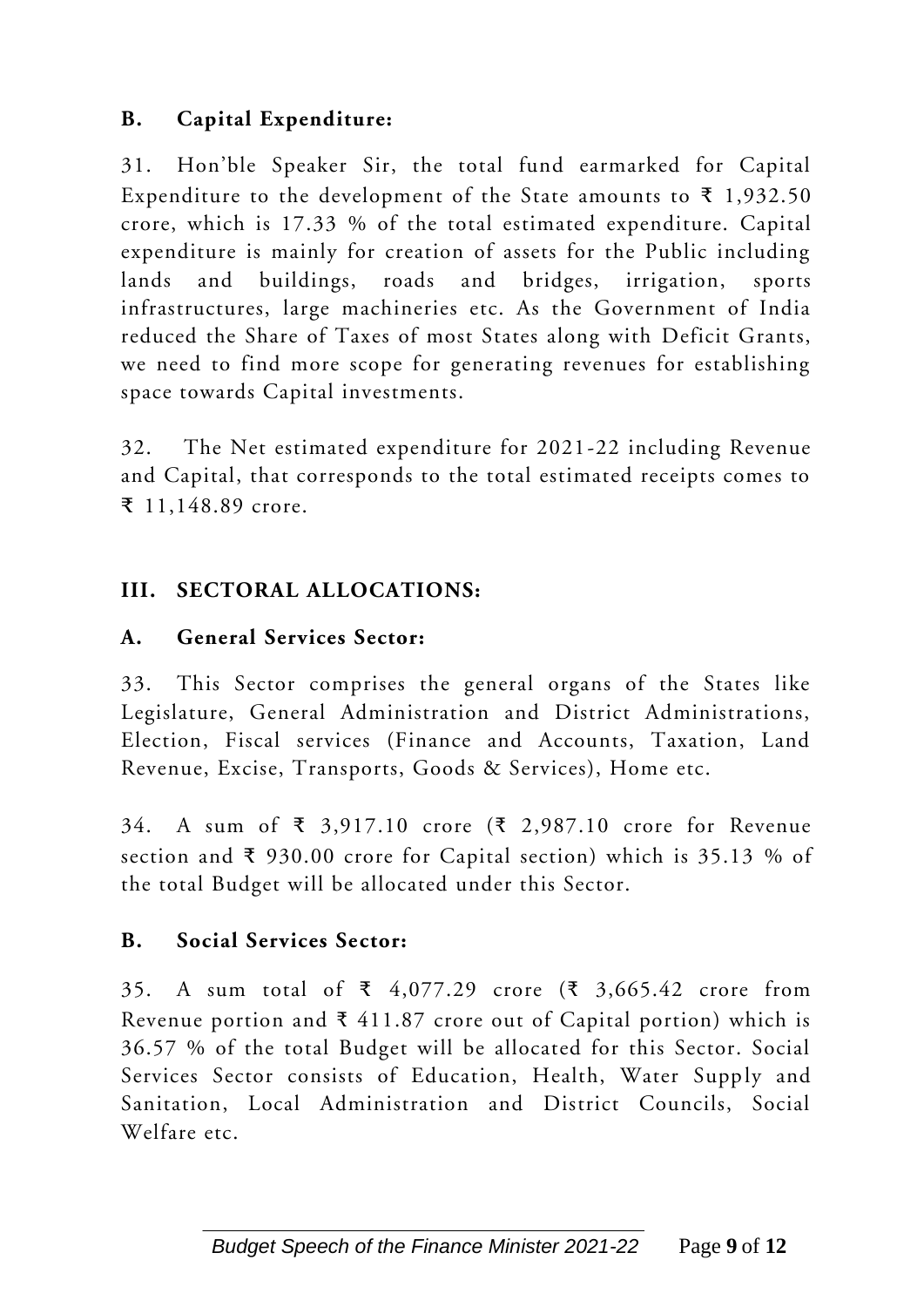#### **C. Economic Services Sector:**

36. An allocation of ₹ 2,821.44 crore (₹ 2,745.87 crore from Revenue section and  $\bar{\tau}$  75.57 crore from Capital section) will be made for Economic Services Sector which forms 25.31% of the total Budget.

37. This Sector comprises of Agriculture and allied Services, Rural Development, Irrigation and Flood Control, Industries and Mineral, Communication, Science & Technology, Environment, Civil Supplies etc.

#### **IV. ALLOCATIONS ON PRIORITY SECTORS:**

38. Out of the available resources within the State Budget, I propose to allocate a sum total of  $\bar{\tau}$  400.00 crore for various activities of SEDP.

39. I also propose to put aside a sum of ₹ 5.00 crore for Rehabilitation of MNF Returnees.

40. Hon'ble Speaker Sir, I express my deep appreciation to members of the House for their huge contribution from their Local Area Development Fund to the Chief Minister's Relief Fund for COVID-19 related expenditure. I propose in this budget ₹ 60.00 crore for MLA Local Area Development Fund.

41. With a view to support Co-operative activities, a sum of ₹ 10.00 crore will be earmarked for availing subsidized loans, which will be utilized for strengthening and promoting Co-operative Societies.

42. Grants-in-Aid to be given to Urban Local Body, Rural Local Bodies and the three Autonomous District Councils from the state's own fund are proposed to be allocated approximately in the level of current year's provisions. It will be reviewed in line with the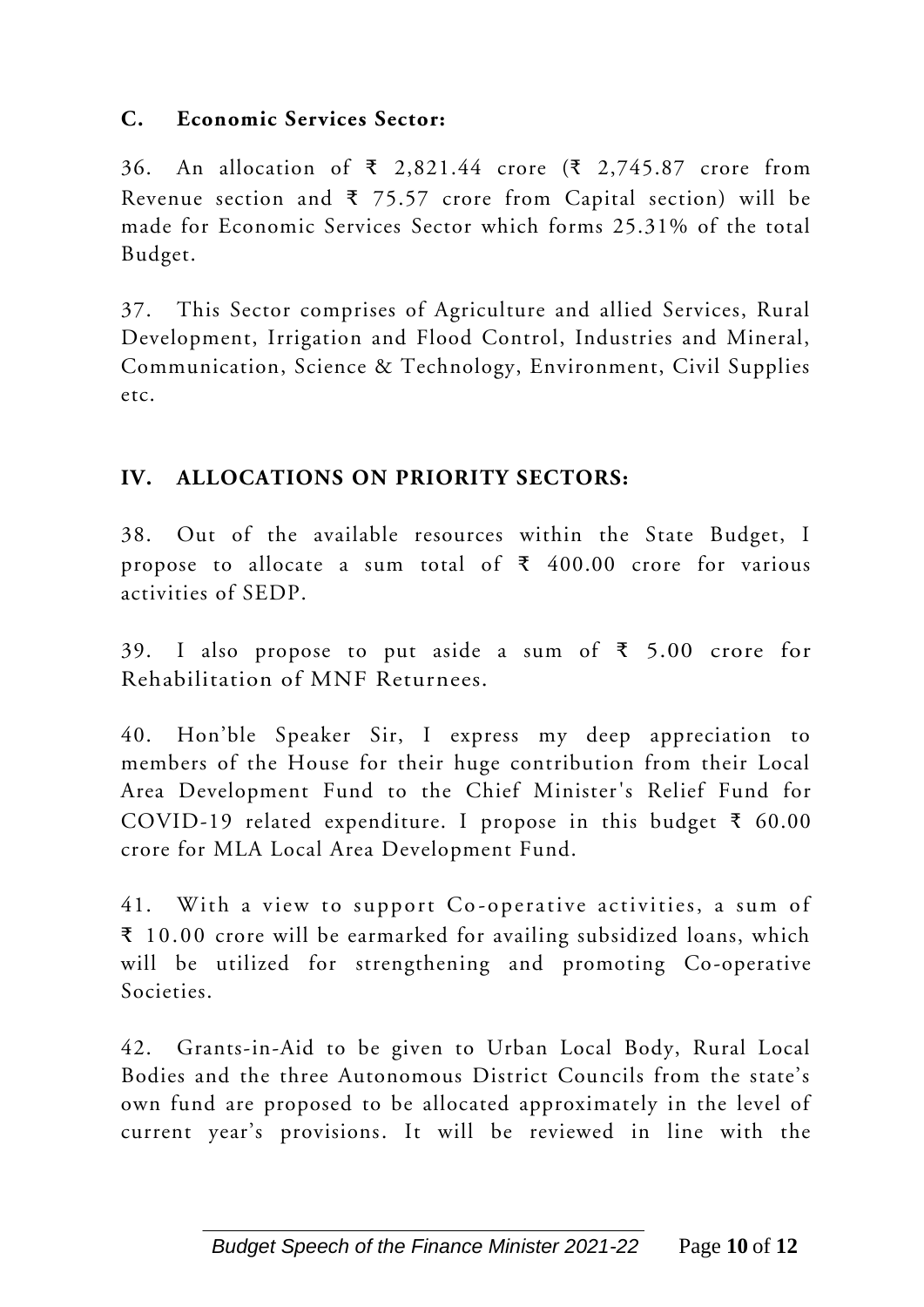recommendation of the second Mizoram State Finance Commission for which its constitution is underway.

#### **V. CHARGED AND VOTED EXPENDITURE:**

43. The gross estimated expenditure for the year 2021-22 is ₹ 11,330.89 crore. The net estimated expenditure will be ₹ 11,148.89 crore after deduction of ₹ 182.00 crore in respect of recoveries for purchase of foodstuff and stores under FCS&CA Department and Printing and Stationeries Department, and the net estimated expenditure would correspondingly match the estimates of receipt. Out of the gross estimated expenditure, ₹ 964.57 crore would come under Charged Expenditure, and a gross amount of ₹ 10,366.32 crore (including deduct recoveries) would come under Voted Expenditure, which requires sanction of this august House.

#### **VI. SUPPLEMENTARY DEMAND FOR GRANTS:**

44. Sir, Supplementary Demands for Grant of ₹ 3,058.08 crore will be required under Revised Estimates. I, therefore, seek the approval of the House for Supplementary Demands. The determinants of these additional expenses will include those late releases of funds under CSS, NEA, NLCPR/NESIDS, CRF amounting to ₹ 945.05 crore; Externally Aided Projects, NABARD, Special Central Assistance, Counterpart Funding (SMS) and SEDP Fund release amounting to  $\bar{x}$  765.25 crore; and State funds amounting to ₹ 1,347.78 crore.

45. The total amount of allocations that has been made in excess of the Budget Estimate during 2020-21 is ₹ 3,058.08 crore which includes Charged expenditure of ₹ 737.28 crore and a Voted expenditure of  $\bar{\xi}$  2,320.79 crore. The Voted Expenditure requires the sanction of this august House.